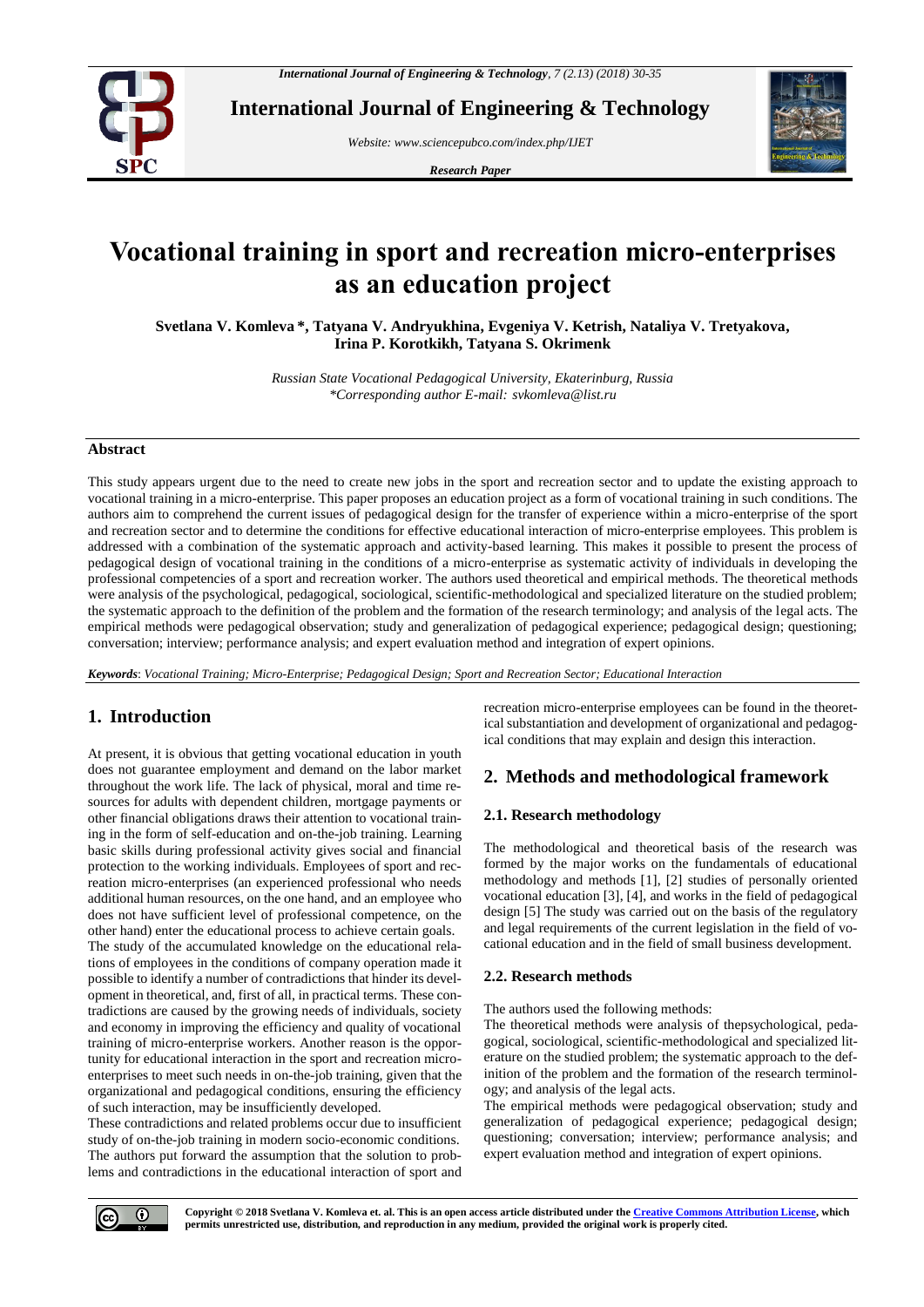#### **2.3. Experimental basis of the study**

Micro-enterprises of the sport and recreation sector in Sverdlovsk Oblast, Russia, formed the experimental base of this research; 379 participants were involved in the study.

#### **3. Results**

#### **3.1. Educational interaction of employees in conditions of a sport and recreation micro-enterprise**

The educational interaction of employees consists in developing the competencies of a worker who performs professional functions in the real business conditions of a company [6], [7], [8]. Training and development of employees is one of the most important factors for the successful functioning of any organization [9]. In addition to the direct effect on the financial results by raising the level of professional skills, the investments in professional development contribute to the creation of a favorable organizational climate, increase personnel motivation and loyalty to the organization, and ensure continuity in management. Learning is natural for a human; nevertheless, it requires conscious efforts, since training is not a passive activity. A trainee should actively work in the learning process and make conscious efforts to the acquisition of knowledge. The success of training depends on the degree of difficulty of the perceived material: if too easy or extremely difficult, the material reduces the efficiency of perception. Only when the trainee makes sufficient efforts, the learning material is acquired completely.

Practical focus appears the most significant in the vocation training for sport and recreation workers. The theoretical foundations are important for the perception and acquisition of practical skills. New knowledge should be related to the life and previous experience of the trainee, and the closer this connection is, the more successful is the knowledge acquisition.

Any learning process has five essential elements. The first two elements — diversity and clarity — are related to the actions of the instructor. Other two elements — involvement and success — are related to the activities of the trainee. The last element — similarity — describes the relationship between the instructor and the trainee. Trainee's involvement into the learning process is a necessary condition for the successful perception of information. Learning cannot happen unless the trainee takes an active part in the educational process. In fact, the more interactive the learning process is, the more successful the trainee will be [10].Therefore, the situation of success in training is necessary. The instructor should be sure that his trainee can successfully acquire what is taught. If an adult finds themselves in a situation of failure in the training activity, they may find reasons for quitting the training. On the contrary, the situation of success is a powerful stimulus to continue education.

Hence the learning process is organized by the means of pedagogical design. The educational interaction of employees is designed as an individual training program that pursues the achievable learning goals, specific for each trainee.

In social psychology and pedagogy, interaction of humans is viewed as the process of impact on each other, in which each action is perceived both as the previous action and the expected outcome from the other action. In the educational literature, the concept of interaction is interpreted differently, and researchers emphasize various aspects of this fairly broad concept. Any interaction supposes the presence of at least two participants, and represents actions with a pronounced focus on another person.

Interaction is not only a direct exchange of information, but also an indirect exchange of meanings, a form of communication that is much broader than interpretation of messages. Interaction is objective, and it has a purpose or cause that is external towards the interacting subjects. Interaction is available for observation, it is essentic. The main characteristics of interaction are the mutual cognition, mutual understanding, mutual relations, mutual actions, and mutual influence. Each of these characteristics has its own content, and their integrated implementation in interaction ensures its efficiency. The integrative characteristics of interaction include the workability and compatibility. Compatibility is manifested in the satisfaction of the subjects of interaction, in emotional support and comfort. Workability is characterized by consistency in actions, which ensures their success in terms of quantity, quality, speed, optimal coordination of mutual assistance of the interacting parties.

In terms of focus, the interaction can be direct or indirect; in terms of controllability, it can be controlled, semi-controlled and uncontrolled, accidental or intentional; in terms of duration, it can be short-term or long-term; in terms of efficiency, the interaction can be productive and counter-productive. The interaction types are cooperation, dialog (verbal and non-verbal), agreement, custody, suppression, indifference, confrontation, and conflict.

Each of the interaction types affects the psychological state of interacting subjects: productive interaction brings satisfaction, counter-productive interaction is accompanied by negative emotions of fear, panic, anxiety, hostility, and secrecy. The main goal of interaction is the development of personality of the interacting subjects and the realization of their capabilities.

Usually, the interaction is linked to a specific situation and expresses the participants' intentions. Interaction as cooperation takes the form of collaboration—a partnership of individuals aimed at solving a common problem or achieving personally significant goals of each participant, when the activity of all participants in the interaction is necessary to achieve the result. Interaction as competition is expressed in the course of hidden or exhibited rivalry for the possession of values, when the goal of one participant in the interaction is achieved through the failure of other participants. Productive interaction can turn into competitive or conflicting in case of the collision of competing parties.

Interaction in educational activity is similar to pedagogical interaction, where the personal contact of the instructor and the trainee is aimed at mutual changes in their behavior, actions and attitudes. It is characterized by a feedback, i.e. the presence of a response. There may be no response, but it is still assumed. It is important for the trainee to know how they perform the assigned task; the trainee needs an external evaluation of their skill from the instructor. It is also important for the instructor to know the degree of assimilation of the translated knowledge. The evaluation can have a form of scoring, rating, verbal and symbolic appraisal. In any form, it serves as a feedback. In the educational interaction of adults, the cooperation and partnership are the preferred types that minimize the possible transition to a conflict, yet cannot exclude it.

Interaction in professional activity depends on the nature of the work, the position of the employees, the level of experience and practical skills, and many other factors. In the interaction of colleagues, cooperation and competition can co-exist, if these forms of interaction do not lead to counter-productive conflicts.

While studying this problem, [11], [12], the authors found it possible to specify the concept of educational interaction in the conditions of a micro-enterprise. It can be defined as the coordinated mutual productive actions of two or more employees, aimed at solving educational (acquisition of professional competencies) and professional (company operation) tasks in the process of collaborative labor activity using the internal resources of the micro-enterprise (Figure 1).



**Fig. 1:** M Odel of the Educational and Professional Interaction of Employees in the Conditions of a Micro-Enterprise.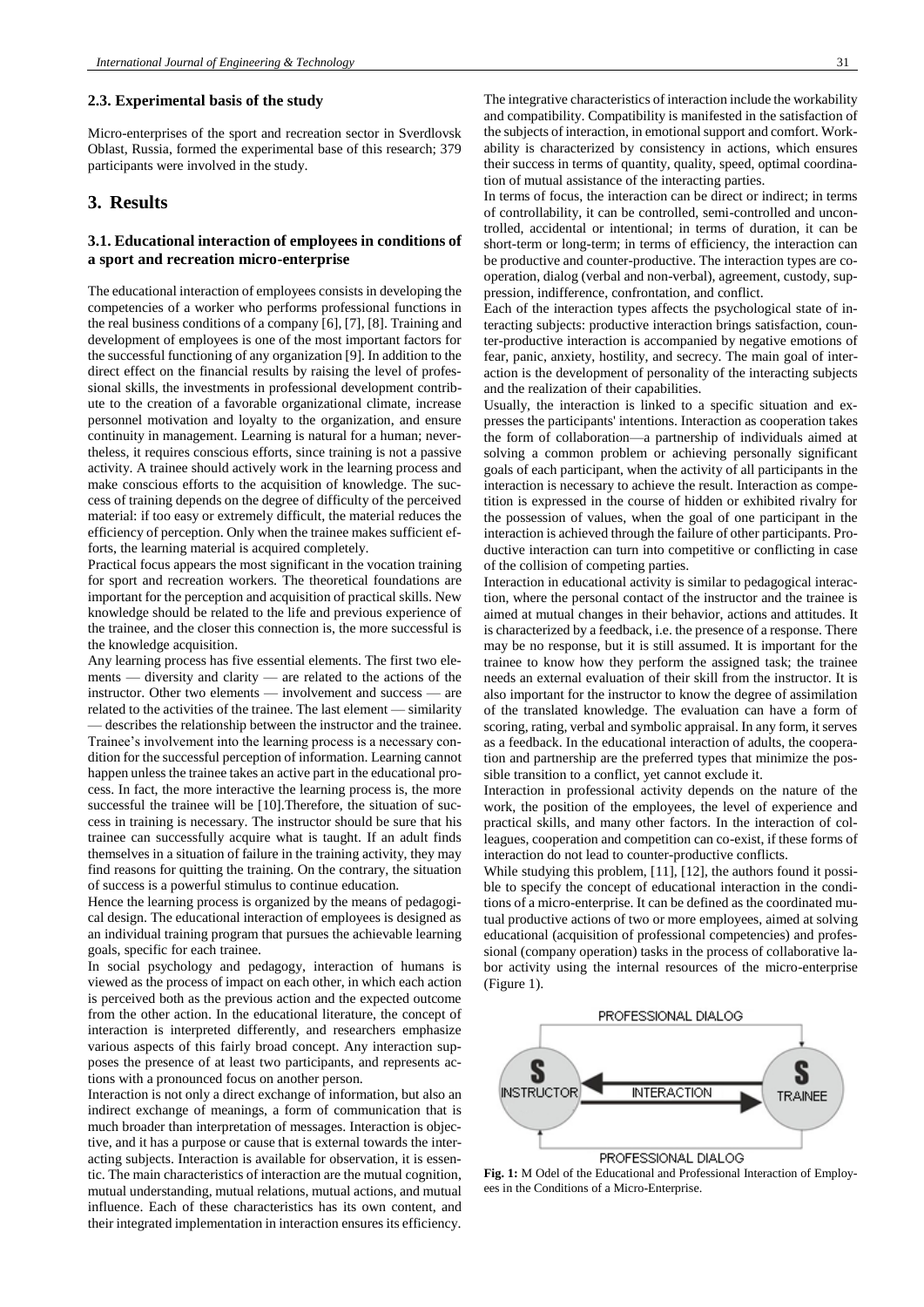The educational interaction of a more experienced employee with a less experienced employee differs from corporate training since the trainee is given additional rights and responsibilities simultaneously with the training. At the same time, the learning process is initiated by the trainee; additional knowledge is not imposed and there is no external motivation for learning. In this case, the training goes in parallel with the process of expanding the responsibilities of the trained employee. Thus, there appears the pedagogical situation of free professional communication and partnership between the instructor and the trainee (subject-to-subject relations). It turns pedagogical assistance into a system of means of trainees' self-determination in various professional activities under supervision of more experienced co-workers.

Educational interaction in the professional environment is focused on the interchange of practical experience, support and development of the employees for the purpose of their career or personal growth. Sometimes it is used to achieve strategic business goals.

The content of educational interaction is rather broad. It can be determined by the urgent needs in the development of the competence of employees. Also, it is an economically efficient method of professional development in a small enterprise. The expenses on creating and maintaining an efficient system of educational interaction are smaller than the cost of traditional methods of employee training. Moreover, the experience passed on to the trainee may be unique. The instructor also benefits from the interaction through the feedback. The educational interaction favorably affects the moral and psychological climate in the organization. The atmosphere of support in the team simplifies adaptation of new personnel, while the instructors realize their need to be involved in the life of the company. All this improves the flexibility of each employee by expanding their professional competence.

It should be noted that it is not entirely correct to interpret the educational interaction as a procedure for adapting new employees. The educational interaction solves of a narrow range of strictly professional tasks, while adaptation implies the inclusion into the corporate system. The duration of adaptation and educational interaction of employees are indirectly related. There are the areas of activity in which the skill development takes a few weeks, but there are others that require long-term or permanent learning. Ideally, the educational interaction of employees should be uninterrupted in a specific period of time, ensuring the continuous development of workers. During this period of time, the more experienced and qualified employee hands over to the trainee the knowledge and skills that are required for effective performance of professional duties. In other words, the educational interaction of employees is aimed at the development of applied professional competencies. In a microenterprise that does not have an educational center, such form of professional support is justified and valuable from the humanist point of view.

#### **3.2. Entrepreneurship in sport and recreation sector**

The specific features of a micro-enterprise are a small number of personnel and the lack of not only a training center, but also a human resources specialist. This function, like many other managerial functions, is often performed by the head of the enterprise. In modern socio-economic conditions, self-employment through running a small enterprise is one of the ways to solve the problem of unemployment and an opportunity to self-actualize in professional activity on a new level. Russian society becomes increasingly aware that entrepreneurship is one of the most important factors in the formation and development of the market economy. The creation of the State Committee for the Support and Development of Small and Medium-Sized Businesses and the adoption of the Federal Law "On state support of small and medium-sized businesses in the Russian Federation" confirm this fact. The Russian Constitution regulates the free use of abilities and assets for entrepreneurial activity as an independent activity, carried out at one's own risk and directed to the systematic receipt of profits from the use of property, the sale of goods, the performance of work, or the provision of services.

Individual entrepreneurship is one of the simplest forms of business activity, the success or failure of which directly depends on the personal and professional qualities of the entrepreneur. By legal definition, an individual entrepreneur is an individual who is registered in accordance with the established procedure and carries out business activity without forming a legal entity. However, in order to organize and successfully develop a business, the entrepreneur must possess a certain set of traits that allow them to carry out professional activities independently [13].

The professionally important psychological characteristics of entrepreneurs include such personal traits as the need for independence, readiness to take risks, determination, energy, optimism, self-confidence, the need for domination, focus at problem solving, ability to learn, adapt and change according to the situation .For many individual entrepreneurs, working activity is not only a business, but a means of self actualization, the meaning of life, and a legacy to their children. An entrepreneur is a new type of a worker, smoothly combining the high qualifications of an employee, the abilities of a good business manager and the qualities of a morally healthy personality. The owner, the manager, and the performer are rolled into one person. Today's Russian entrepreneurs are the first generation in their business activities. Devoid of a parental example, possibly brought up on other values, they must be naturally endowed with business qualities that allow them to be more assertive, emotionally stable, self-possessed and motivated to achieve. [14] note that successful entrepreneurs are less susceptible to following the group and social norms; they are endowed with richer imagination, flexibility and independence; they have a well developed abstract thinking and the ability to learn. Such people are emotionally stable, active and courageous; they strive to dominate, renounce authorities, are difficult to deceive, have creative imagination and often behave incomprehensibly to others. In conflict situations, they compromise, but do not adapt to the opponent. Thus, a successful individual entrepreneur is likely to have a personal autonomy, that is, the ability to adequately use and develop their own potential abilities in professional activities and interaction with the external social space.

On the path of economic development, the entrepreneur becomes an employer and organizes workplaces at their enterprise. Therefore, the entrepreneur faces the problem of vocational training of potential employees. The labor market offers specialists trained according to the advanced development program in employment centers [15].Usually, such workers have experience in another profession, theoretical knowledge and minimal practical skills in the newly acquired profession, hence they need on-the-job training.

The head of a micro-enterprise may conclude an employment contract with young specialists — graduates of vocational schools. However, the most successful graduates tend to continue their education or seek employment in large enterprises with the possibility of career growth and social benefits, which is sometime unavailable at a micro-enterprise. Consequently, young specialists with an insufficient level of professional training are often the only workers to enter labor relations with an individual entrepreneur.

Despite significant level of unemployment, micro-enterprises lack workers and the employer hires personnel who does not have any vocational education but is capable of on-the-job-training. An entrepreneur and a potential employee voluntarily enter the vocational training process, for they are motivated to achieve a goal in a relatively short time given the reasonable organization of experience transfer and professional development process [16].

#### **3.3. Efficient implementation of education project in conditions of a sport and recreation micro-enterprise**

The modern type of organization of educational activities is a design and technology type [17], [18]. It supposes that the productive activity of an individual is divided into separate cycles, which are called projects.

Project design, as a special kind of mental activity, is based on the natural ability of a human (in contrast to an animal) to mentally create models of the future and to turn them into reality. Latin word 'prōiectus' (prominent, protruding) implies a prototype of some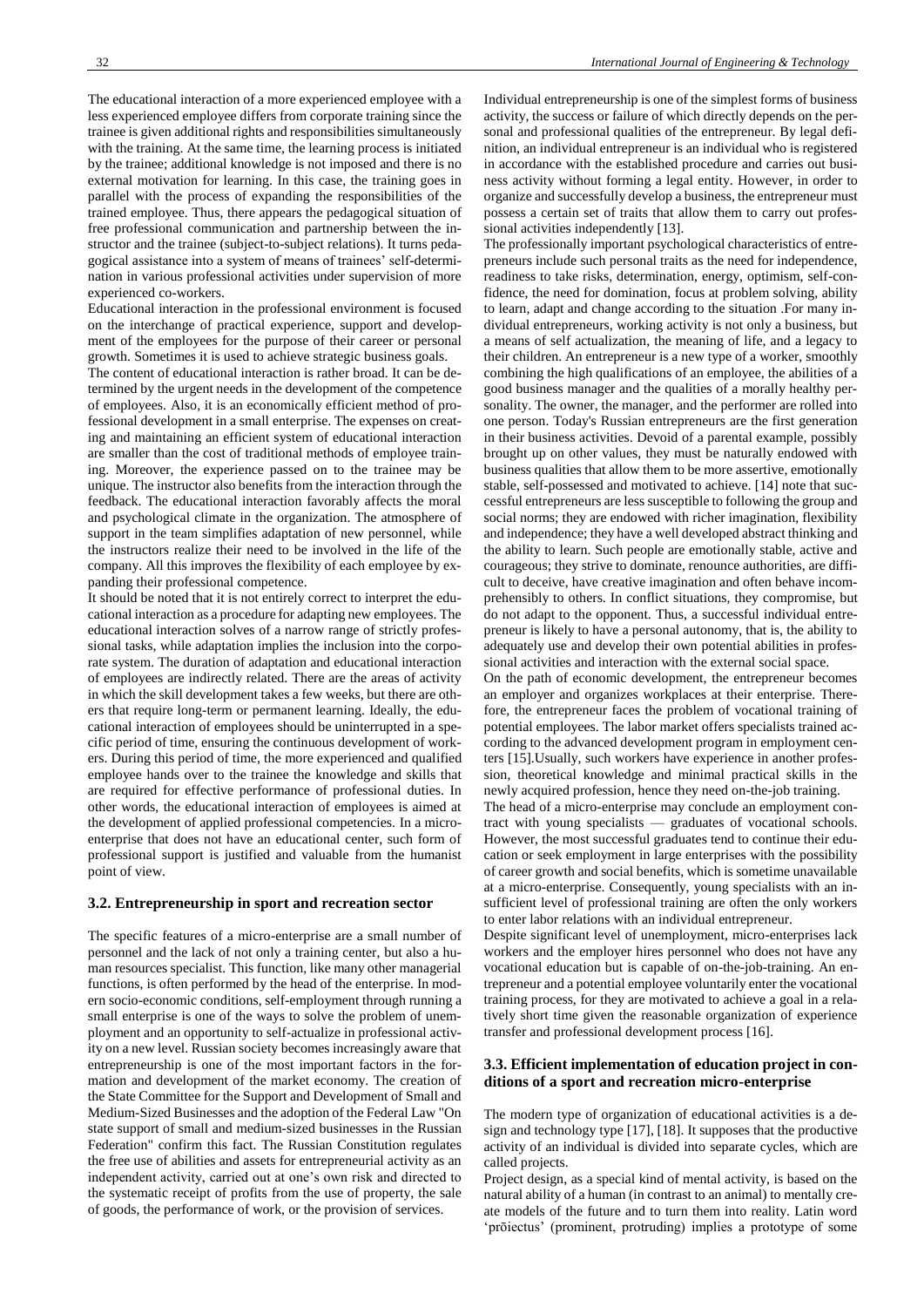kind of activity. A purposeful action is carried out on the basis of the prototype, kind of a project. Project design activity, in a strategic sense, is a step-by-step implementation of the image of the future, planning from the fundamentally new goal for organizing the activity, which is limited in terms and resources. Thus, the project may be defined as a pragmatic focus on the result, which is achieved through solving a practically or theoretically significant problem. The result of solving a practical problem is a specific product ready for consumption. When solving a theoretical problem, the result is a specific solution, designed in an information product. A person ceases to be the owner of an idea, renounces their own and private in order to get a chance to come across something else, to fill themselves with it, and to show it in his creative work.

According to its target, the project design may be classified into technical or engineering one (design of things) and social (creating models of social phenomena, new forms of social life). In social project design, pedagogical project design is singled out as a separate block. The main characteristic feature of a pedagogical project design lies in its focus not only on the object of design, but also on the subjects (participants) and on the process itself. In other words, pedagogical project design is a way of innovative transformation of pedagogical reality. It is based on the principles of predictability, step-by-step implementation, standardization, feedback, productivity, and cultural analogy.

The vocational on-the-job training may be presented in the form of an education project, which is based on the educational interaction of employees.

The project design algorithm in the education project development and implementation includes the following steps:

1) Identifying the need to develop an education project; definition of the expected result; formulation of the project objectives.

The analysis of employer's needs in training for the employees, the analysis of possibilities of micro-enterprises to satisfy the needs in vocational training of its employees, and the analysis of educational preferences of potential micro-enterprise employees help to identify the expected result of the project.

2) Setting goals for the implementation of the project objectives; identification of ideas, ways to achieve the goals and objectives; definition of the necessary activities to achieve the goal.

Goal setting is one of the most important steps of the project design. If the head of an enterprise fails to establish the purpose of the education project and to determine the specific tasks, any attempt to perform vocational training becomes spontaneous, and the investment in the project is risky.

3) Developing the project concept (an aggregate of fundamental ideas for teamwork); forecasting results (expected positive outcomes, possible risks, and methods of their mitigation).

The study developed and justified the structural and functional model of the educational interaction of the micro-enterprise workers. Its subject matter at this stage of the design would allow showing the entire mechanism of the education project implementation.

4) Determining the participants of the design activity during the design and kick-off of the project; team building and distributing the functions; defining the deadlines.

The education project leader is usually the head of a micro-enterprise. However, functions of the instructor can be performed by other qualified and experienced personnel. At this step of the project design, the trainee is included in the work as a full participant.

- 5) Structural planning; establishing the business contacts; selforganization of the education project participants; co-organization of patterns of collective management planning activity; contracting, commissioning of the control system. Activities involved in the education project are standardized and documented. The contract of apprenticeship or other form of local acts defines the rights and obligations of the parties.
- 6) Content development; organization of learning; communication and connection between participants.

At this step the participants may again lean on the developed structural and functional model, already having a specific content. Hence the organization of interaction between the education project participants is not spontaneous, the implementation of the planned volume of work does not require additional resources and time, and communication is productive and friendly.

- 7) Testing and experimental verification of the learning outcomes; evaluation and summing up the intermediate results; comparison of the achieved results with the objectives; socialization of
- 8) The design results (critical project review).

The achieved results are used in the professional activities, and may be presented within the micro-enterprise or anywhere else. After the successful completion of the education project, the trainee can confirm their qualification by passing a qualifying exam in the organization engaged in the educational activities.

9) Searching for additional funding sources to continue the project design activity.

Having received a positive learning result, the employer, who invested their resources into the education project, may think of other sources of funding, such as the provision of conditions for practical training or internship for students of educational organizations; receiving the state support in the Implementation of advanced training programs for redundant workers.

10) Capacity building (rescheduling); selecting technologies and their distribution; strengthening the structure of the project; expansion of social partnership; training for colleagues and partners.

A fully implemented education project is replicable. Although there may be some substantial alternations in case of changing the project participants or conditions. Having obtained experience in creating and implementing the education project, the head of an enterprise may broadcast it to colleagues and partners outside the enterprise, sharing experience and discussing issues using networking opportunities [19], [20].

Design, as a representation of the necessary actions for implementing the pedagogical plan, can be described as the aggregate of programming and planning, where programming is the creation of the program (the program itself is a set of necessary measures and actions to the achieve planned goals) and planning is developing a plan to achieve the goal, the project specification. The sesign implies a conscious and independent decision-making on the activities and responsibility for the selected options. Apart from the traditional organization of vocational training, where the instructor's part prevails, the project design activity is possible if all the training participants are included into the professional communication.

The implementation of the developed project requires certain conditions that are available or should be created. These conditions mean specially arranged external circumstances, without which the project cannot work. In practice, more than one condition is typically created for the project implementation. A set of interrelated conditions can ensure a certain attainable outcome of the project. To specify the conditions, one needs to identify external factors that significantly affect the implementation of the project and the level of success [21]. Management conditions, providing purposeful planning, organization, coordination, regulation and control over the process of educational interaction of employees may be defined as organizational condition. If the project has an educational focus, the organizational environment cannot be enough for its efficient implementation. It also requires the identification of specific pedagogical conditions as a set of pedagogical factors and specially created circumstances that affect the productivity of the educational process. The specification of the organizational and pedagogical conditions of the education project implementation (which is based on educational interaction of the micro-enterprise workers) takes into account several elements: firstly, the specificity of micro-enterprise environment; secondly, the individual characteristics of the interaction participants; thirdly, the uniqueness of informal teaching activities in the course of vocational on-the-job training. Identified organizational and pedagogical conditions provide opportunities for training and professional interaction of the employees to satisfy the needs of the individual micro-enterprises, the society and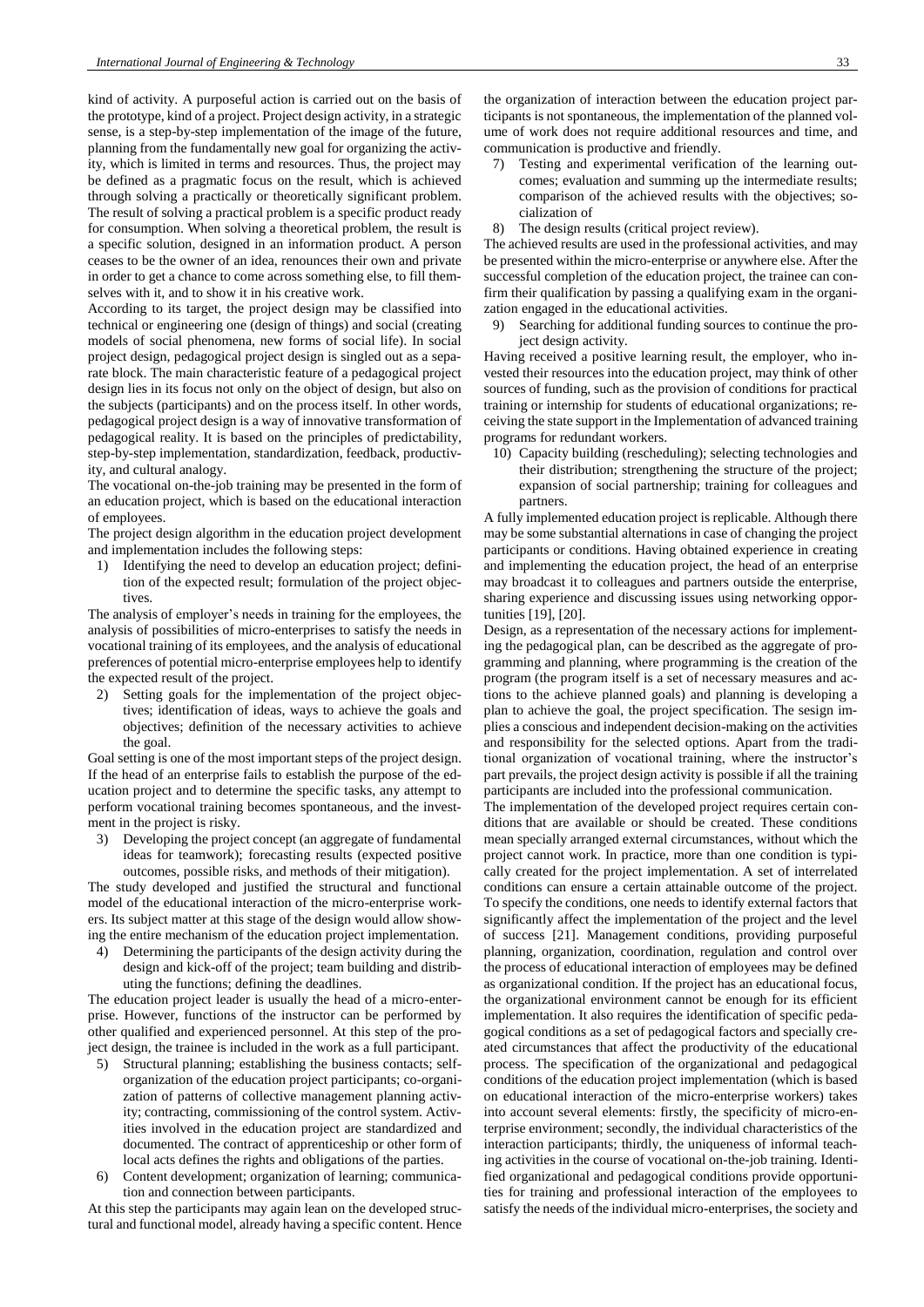the economy in improvement of the efficiency of vocational training for workers of micro-enterprises.

At the final stage of the study, the authors compared the

results of experimental stage of research on this problem; the results of the teaching process and professional interaction of the employees at the experimental companies; the descriptive assessment of the pedagogical project efficiency from the viewpoints of all participants of the experiment; and the results of comparative analysis of the teaching models for a micro-enterprise.

The analysis substantiates the efficiency of the proposed education project based on the subject-to-subject educational interaction of micro-enterprise employees in various business environments.

The summarized assessment (on a scale from one to five) of the implementation of developed organizational and pedagogical conditions for educational interaction of the micro-enterprise employees are presented in Table 1, where:

- 1) point positive result is not achieved;
- 2) points the lowest level of achieved result;<br>3) points average level of achieved result;
- 3) points average level of achieved result;<br>4) points sufficient level of achieves result
- 4) points sufficient level of achieves result;<br>5) points the highest level of achieved result
- 5) points the highest level of achieved result

**Table 1:** The Implementation Results of the Organizational and Pedagogical Conditions for Educational Interaction of the Micro-Enterprise Employees

| Performance indicators        | Assessment methods                                                                                      | Mark |
|-------------------------------|---------------------------------------------------------------------------------------------------------|------|
| Objective indicators of the   | Assessment of the following indicators: productivity, defects in work, the speed of the filling of      | 4,0  |
| work                          | orders, increase in the number of new customers, increase in sales.                                     |      |
| Acquired knowledge and skills | Testing on the knowledge, assessment of the performance of specific tasks, speed of operations          | 3,7  |
| Changes in behavior           | Written or oral tests (e.g., changes in dealing with customers). Polls of co-workers, customers,        | 3.9  |
|                               | self-assessment of the results. Observation.                                                            |      |
| Trainees' satisfaction        | Analysis of the survey of the trainees. Interviewing.                                                   | 4.7  |
|                               | Generalization of the data describing how the attitude of employees to the organization changed         |      |
| Attitude to the company       | after the training (if there is a greater understanding of the problems of organization, or if the loy- | 4,6  |
|                               | alty to the enterprise increased). Indirect forms of assessment. Direct observation.                    |      |
|                               |                                                                                                         |      |

All the indicators justified the sufficient level of success in the implementation of the project of educational interaction of micro-enterprise employees in accordance with relevant conditions identified in the research. The analysis of experimental data confirmed the workability of the implemented model allowing the formation of general and professional competence in the trained workers. Experimental results confirmed the hypothesis that in case of working complex of organizational and pedagogical conditions, the educational interaction of micro-enterprise employees is effective (high and sufficient levels of the achieved result).

Discussions the specificity of the functioning of modern micro-enterprise (low budget, the wide range of functional responsibilities of employees, the pursuit of strategic and situational flexibility) includes vocational training in the context of solving specific practical problems. The historical models of educational and professional relations between a skilled worker and an inexperienced one were studied by Batyshev (1976). At the present stage of development of the society, these models are implemented ineffectively, since the change of socio-economic conditions broke the communications within these models. The pedagogical situation of teaching a potential employee by an experienced worker, using the internal resources of a micro-enterprise, requires understanding of existing approaches to the vocational training [22].

The second stage of the study coincided with the change in the global economic situation. On the one hand, the global financial downturn created additional complexities in carrying out the forming experiment in the conditions of a micro-enterprise. The preservation of jobs during this period was employers' first task. On the other hand, the downturn made the topic of research urgent: the redundant employees get involved into new professions; they need vocational training or additional training for their new jobs in micro-enterprises [23].

This research addressed the contradiction between the growing needs of the individual, the society and the economy in vocational training improvement in the conditions of micro-enterprises, and the opportunities of educational interaction of employees in the sport and recreation sector to satisfy these needs through on-the-job training. The teaching conditions which ensure efficiency of the pedagogical interaction were developed. The learning process is represented by an education project based on Bespalko's approach.

## **4. Conclusion**

On a theoretical level, the importance of this research is justified by the contribution to the development of professional pedagogy. The concept of educational and professional interaction of the employees was specified in the development and description of the education project for the sport and recreation micro-enterprises. The research results gave a more comprehensive approach to the problems of training and may serve as a basis for further research of theoretical bases for training micro-enterprises employees.

The practical significance of this study is confirmed by the implementation of research results in the organization of educational interaction of the sport and recreation micro-enterprise employees. The specified pedagogical conditions for educational and professional interaction of micro-enterprise employees ensure the efficiency of vocational on-the-job training.

The results are in demand in pedagogical community, as evidenced by the publication of the results in scientific journals, discussion of the main provisions of research at scientific conferences, and feedback from the trainees. They are also confirmed by the heads of micro-enterprises that have introduced the research results into the businesses practices.

# **5. Recommendations**

This study does not pretend to be a comprehensive analysis of the studied problem. The research prospects lie in the fact that this topic provides many opportunities for further study. Learning the basics of pedagogical design in the preparation of bachelors is a prerequisite for further successful professional activity of graduates in the sport and recreation sector.